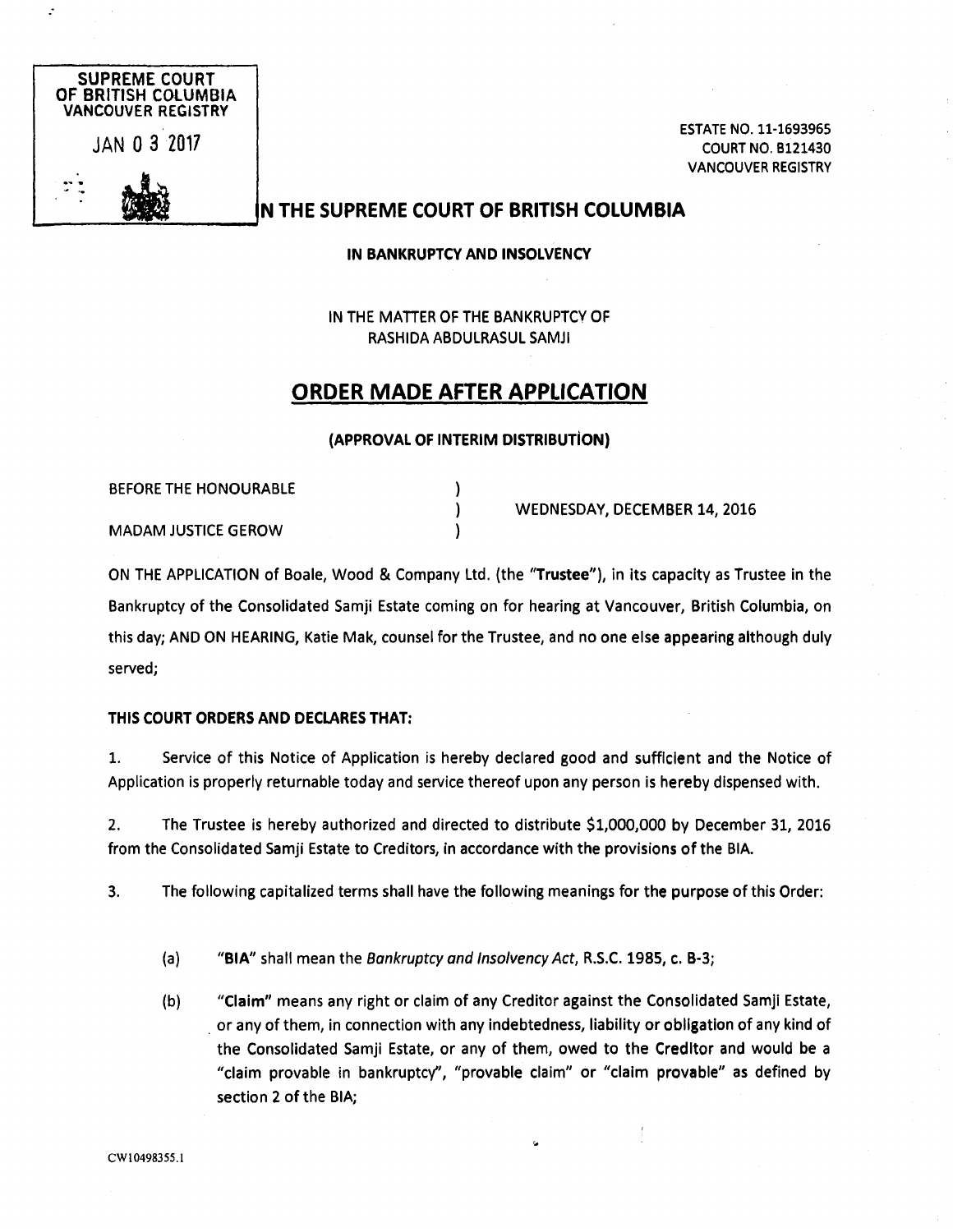- (c) "Consolidated Samji Estate" means the consolidated bankruptcy estates of Rashida Abdulrasul Samji, Rashida Samji Notary Corporation and Samji & Assoc. Holdings Inc., as consolidated by the Order granted herein on June 26, 2013; and
- (d) "Creditors" means any Person or assignee who is a creditor under the BIA as against the Consolidated Samji Estate.

4. Approval of this Order as to form by counsel appearing on this application, other than counsel for the Trustee, is hereby dispensed with.

THE FOLLOWING PARTIES APPROVE THE FORM OF THIS ORDER AND CONSENT TO EACH OF THE ORDERS, IF ANY, THAT ARE INDICATED ABOVE AS BEING BY CONSENT:

Signature of Katie G. Mak, Lawyer for Boale, Wood & Company, in its capacity as Trustee in the Bankruptcy of Rashida Abdulrasul Samji

BY THE COURT Registrar in Bankruptcy